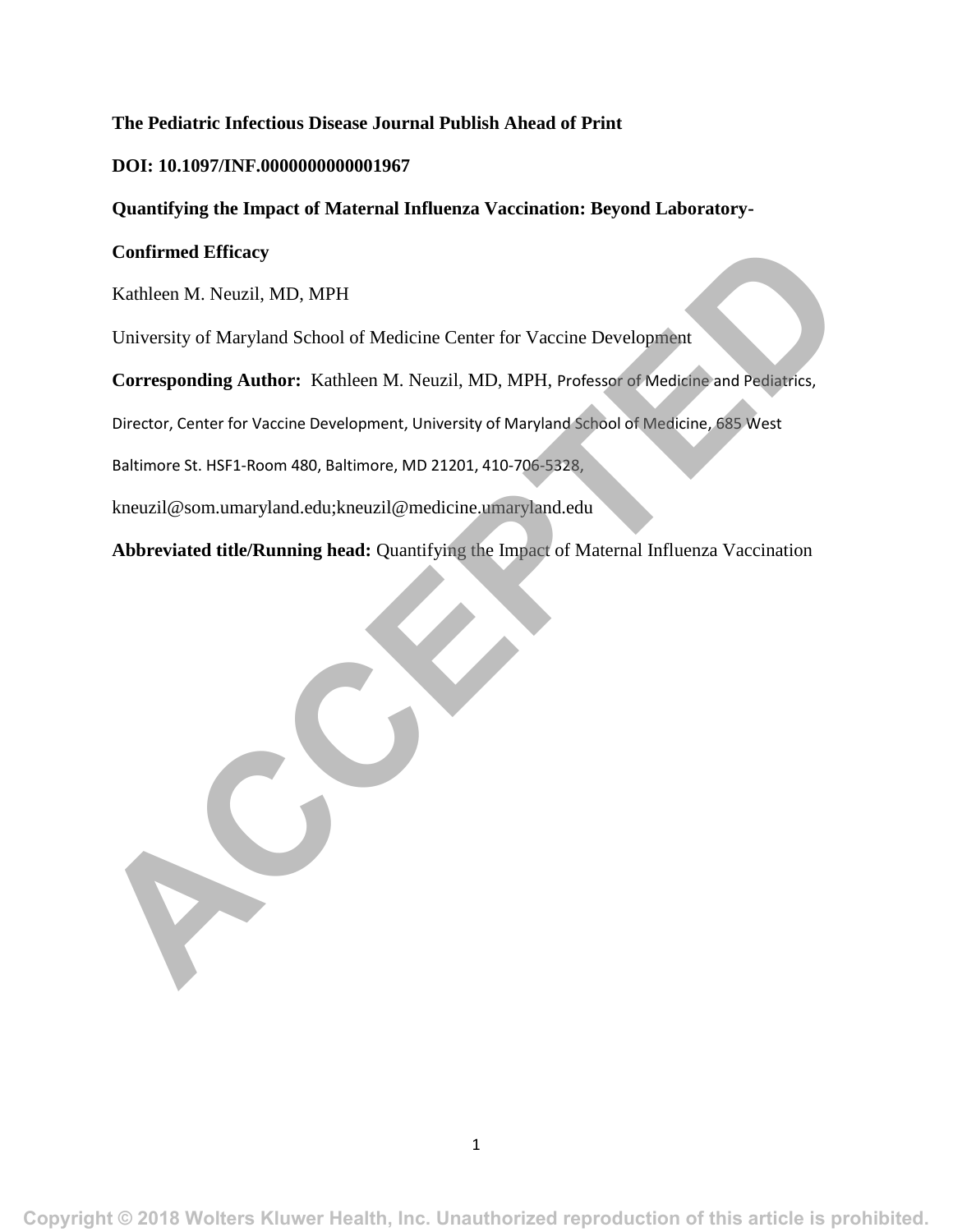In many high-income countries, pregnant women have long been prioritized to receive influenza vaccine, based on expected benefits to the woman and the infant. In a global evaluation based on data collected in 2014, the World Health Organization (WHO) reported that 75% of high income countries had influenza vaccine policies that targeted pregnant women. Unfortunately, most low and middle-income countries do not use influenza vaccine. In that same WHO survey, of 49 low and middle-income countries eligible for Gavi support, only 4 (8%) had any influenza vaccine policy and only 2 (4%) targeted pregnant women.  $1$ 

A number of factors influence vaccine policy and uptake, including demonstrated disease burden and vaccine impact, financing mechanisms, and logistical considerations. Particularly for low income countries, with competing health priorities, demonstration of impact of the vaccine on severe disease is critical. Unfortunately, few definitive data exist for the vaccine-preventable burden of severe influenza illness in low-resource settings. Demonstrating such burden for influenza can be particularly challenging, given that influenza has substantial variability from season-to-season, and that most prospective studies are not conducted over multiple seasons or sufficiently powered for less common, more severe outcomes. Further, influenza diagnostics are not routinely used in low resource settings. Even when diagnostics are employed, severe respiratory disease may occur as a consequence of earlier influenza infection and thus influenza virus may not be detectable at the time the severe illness occurs.<sup>2</sup> income countries had influenza vaccine policies that targeted pregnant women. Unfortunately,<br>most low and middle-income countries do not use influenza vaccine. In that same WHO survey,<br>of 49 low and middle-income countries

Vaccine probe studies are an alternative way to establish disease burden.<sup>2,3</sup> The premise is that differences in outcomes identified in a randomized, controlled vaccine trial can be assumed to be due to the disease targeted by the vaccine, even in the absence of a laboratory confirmation of the outcome. Probe studies have been instrumental in establishing the burden of all-cause pneumonia and deaths due to *Streptococcus pneumonia* and *Haemophilus influenzae* type b, and

2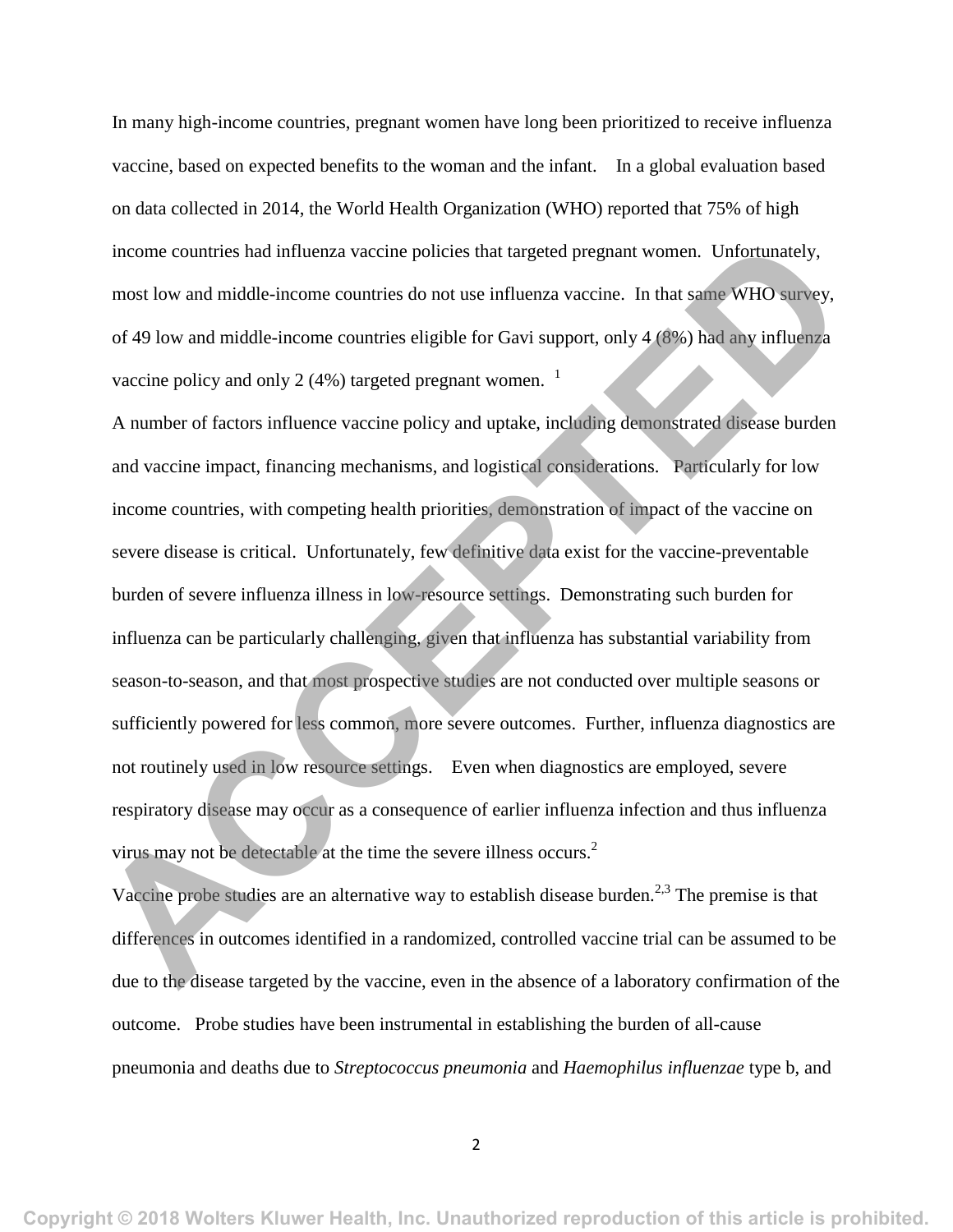the burden of severe gastroenteritis attributable to rotavirus.<sup>3,4</sup> Such studies have influenced policy and financing decisions for those vaccines.

From 2011-2014, three randomized trials of maternal influenza vaccine were conducted in South Africa, Mali and Nepal. These landmark studies represented a major investment to understand the potential benefits of maternal influenza vaccine in preventing maternal and infant disease. While the pre-stated primary and secondary outcomes differed among the trials, in general the trials were powered to detect laboratory-confirmed influenza of any severity. Vaccine was welltolerated in all 3 studies, and all studies reported significant efficacy against laboratoryconfirmed disease in mothers and infants, although results differed by setting and season.  $5, 6, 7$ A study in this issue of the *Pediatric Infectious Disease Journal* reports on a pooled analysis of those 3 randomized controlled trials to determine the effect of maternal influenza vaccine on severe clinical pneumonia of any etiology in the infants.<sup>8</sup> Severe pneumonia was defined as hospitalization for any lower respiratory disease in South Africa and by Integrated Management of Childhood Illness (ICMI) criteria in Nepal and Mali. Overall, the authors report an adjusted incidence of 87.7 and 70.7 cases of severe pneumonia per 1000 infant-years, respectively, in maternal control and influenza vaccine groups for an overall efficacy of 31.3%. Efficacy estimates were greater during times of influenza circulation as compared to no circulation. In analyses by site, vaccine efficacy estimates in Nepal and South Africa were similar to the overall pooled estimate, while no effect of maternal influenza vaccination on infant pneumonia was demonstrated in the Mali site. Africa, Mali and Nepal. These landmark studies represented a major investment to understand<br>the potential benefits of maternal influenza vaccine in preventing maternal and infant disease.<br>While the pre-stated primary and s

The inherent variability of influenza complicates execution and interpretation of clinical vaccine trials. This is true for this pooled evaluation as well. During the period of the trial, the sites had variability in influenza circulation (different circulating strains, different timing of peak

3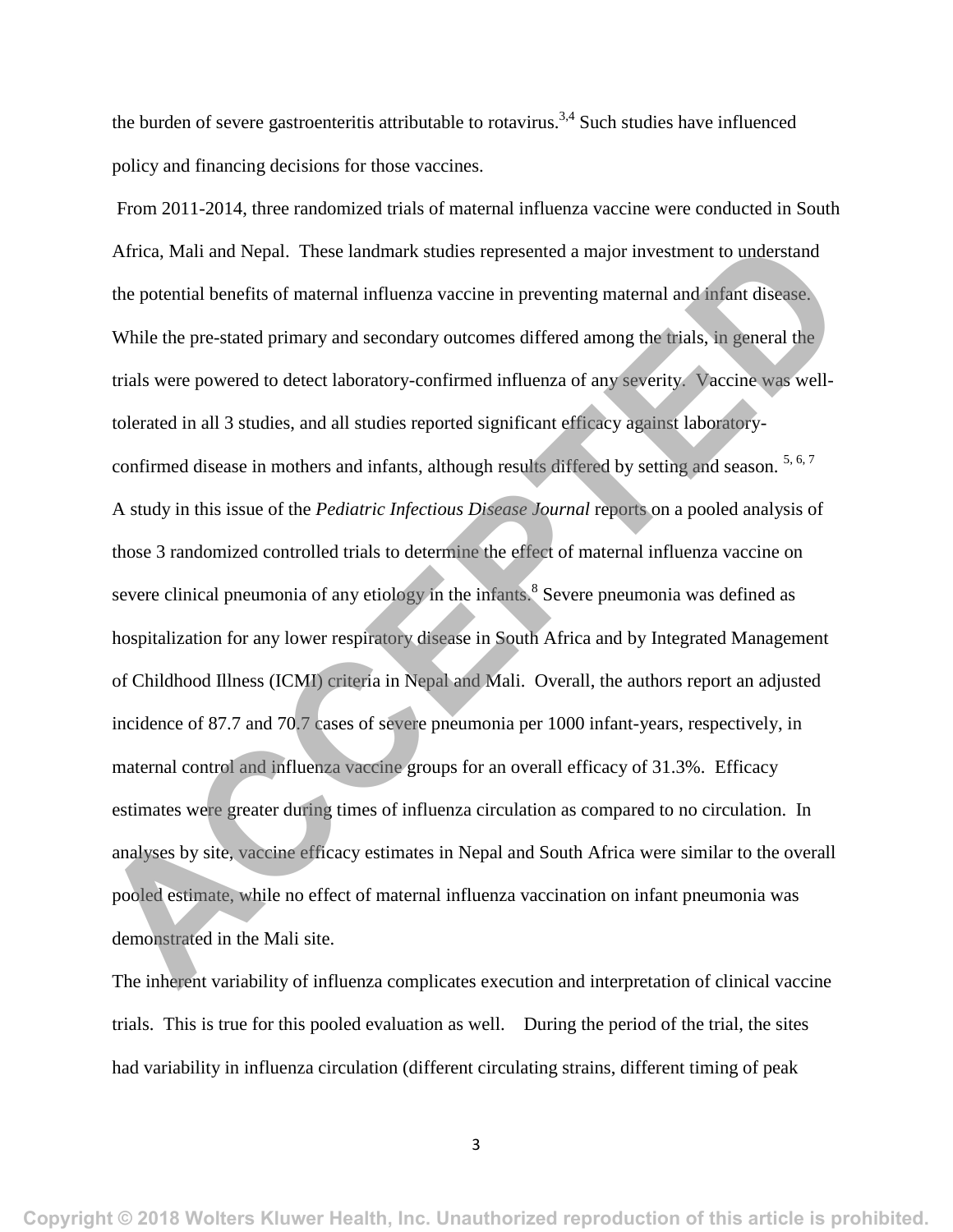season in relation to when vaccine was given); population (gestational age at receipt of vaccine, sociodemographic characteristics), and vaccine used (different formulations, different degree of "match" and different comparator vaccines). The trial size and multi-year design were strengths, but do not completely overcome these limitations. In addition, other differences in study design, including the definition of severe pneumonia, add to the heterogeneity of the data and cloud interpretation of the results. Unadjusted incidence rates are not provided and would be helpful in assessing the generalizability to other settings and comparability to other studies. In spite of these challenges, these large randomized controlled trials provide a rich dataset that should be further explored. For example, Tapia and colleagues in Mali demonstrated that maternal influenza immunization provided protection that corresponded with infant age and level of maternal antibody. Protection was highest in the first 2 months of life. Thereafter, as influenza antibody titers diminished, efficacy decreased, until it was no longer evident at month 6 of follow-up. 6 One would expect any vaccine protection against severe pneumonia to follow a similar pattern – with potentially a delay for pneumonia if the upper respiratory infection leads to subsequent lower respiratory viral or bacterial disease. Either way, looking at the magnitude of the effect by age of the infant would enhance the biological plausibility for this finding. Nunes and colleagues did evaluate the effect of maternal vaccination on infant lower respiratory tract disease in a single site analysis from the South Africa trial.<sup>9</sup> In that study, the incidence of hospitalizations for acute lower respiratory infection was lower in infants born to influenza vaccine recipients (3.4 per 1000 infant-months) compared with placebo recipients (6.0 per 1000 infant-months) with a vaccine efficacy of  $43.1\%$  ( $P = .050$ ). The full effect of maternal vaccination was seen in the first 90 days of life; the incidence of acute lower respiratory hospitalizations was similar for infants > 3 months of age. These findings are highly supportive strengths, but do not completely overcome these limitations. In addition, other differences in<br>study design, including the definition of severe pneumonia, add to the heterogeneity of the data<br>and cloud interpretation of t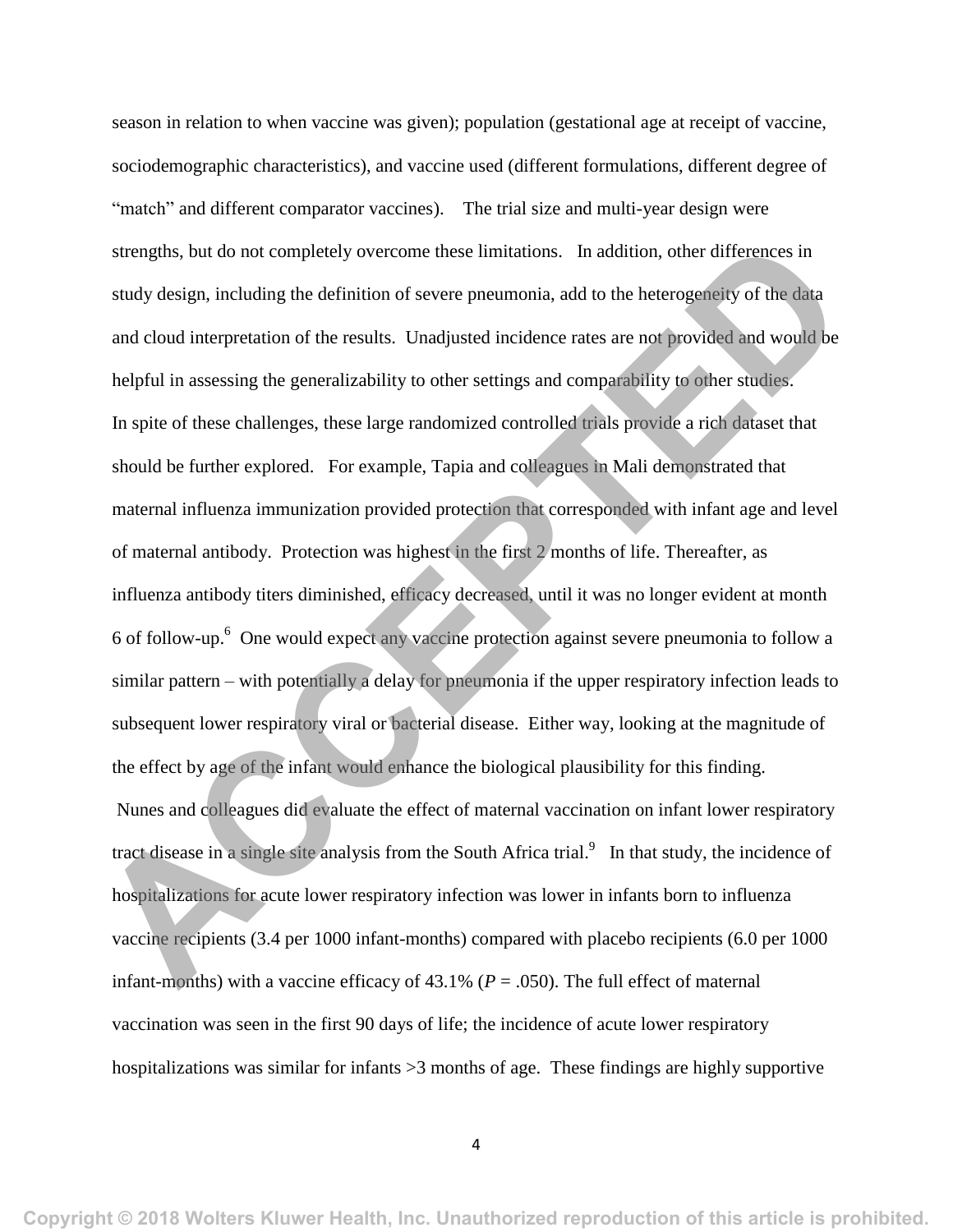of an effect of maternal vaccination on infant lower respiratory tract disease, even in the absence of laboratory confirmation.

Only four randomized, controlled efficacy trials of influenza vaccine in pregnant women have been conducted – all four have been conducted in Africa and Southeast Asia and funded by the Bill and Melinda Gates Foundation. <sup>5,6,7,10</sup> This is a remarkable public health effort that has generated much needed data to inform policy and financing decisions in low resource countries. Influenza vaccines given to pregnant women are safe, well-tolerated and immunogenic, and prevent laboratory-confirmed disease in mothers and infants. Importantly, there is a growing body of evidence supporting the impact of these vaccines on other important public health outcomes, including lower respiratory tract disease in infants. In addition to the direct health benefits of influenza vaccine, additional benefits of maternal immunization programs include strengthening antenatal vaccine delivery in preparation for other vaccines (e.g. respiratory syncytial virus) and improving country pandemic preparedness efforts.  $\frac{11}{11}$  These data are timely and critical to inform upcoming global investment decisions on maternal influenza immunization. been conducted – all four have been conducted in Africa and Southeast Asia and funded by the<br> **ACCEPTE ACCEPTE ACCEPTE ACCEPTE ACCEPTE ACCEPTE ACCEPTED**<br> **ACCEPTED**<br> **ACCEPTED**<br> **ACCEPTED**<br> **ACCEPTED**<br> **ACCEPTED**<br> **ACCEPTE**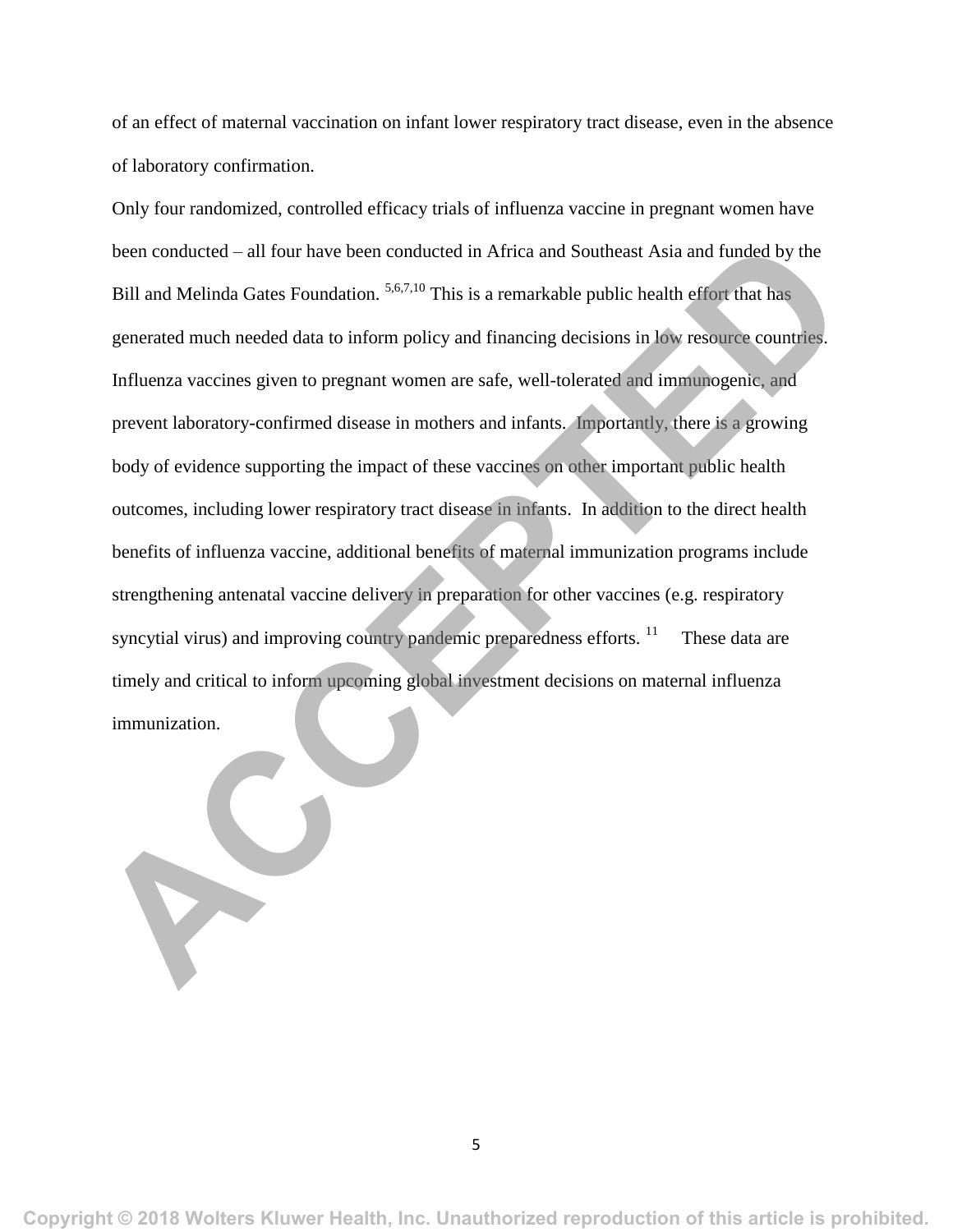#### **References**

1. Ortiz JR, Perut M, Dumolard L. A global review of national influenza immunization policies: Analysis of the 2014 WHO/UNICEF Joint Reporting Form on immunization.

Vaccine. 2016; 34: 5400-5405.

2. Gessner BD, Brooks WA, Neuzil KM, et al. Vaccines as a tool to estimate the burden of severe influenza in children of low-resourced areas. *Vaccine.* 2013;31(32):3222–28.

3. Feikin DR, Scott JAG, Gessner BD. Use of vaccines as probes to defi ne disease burden. Lancet 2014.

4. Cutts FT, Zaman SM, Enwere G, et al. Efficacy of nine-valent pneumococcal conjugate vaccine

against pneumonia and invasive pneumococcal disease in The Gambia: randomised, doubleblind, placebo-controlled trial. *Lancet.* 2005;365(9465):1139-1146.

5. Madhi SA, Cutland CL, Kuwanda L, et al. Influenza vaccination of pregnant women and protection of their infants. *N Engl J Med.* 2014;371(10):918-931.

6. Tapia MD, Sow SO, Tamboura B, et al. Maternal immunisation with trivalent inactivated influenza vaccine for prevention of influenza in infants in Mali: a prospective, active-controlled, observer-blind, randomised phase 4 trial. *Lancet Infect Dis.* 2016;16(9):1026-1035. Vaccine. 2016; 34: 5400-5405.<br>
2. Gessner BD, Brooks WA, Neuzil KM, et al. Vaccines as a tool to estimate the burden of<br>
severe influenza in children of low-resourced areas. *Vaccine*. 2013;31(32):3222-28.<br>
3. Feikin DR, S

7. Steinhoff MC, Katz J, Englund JA, et al. Year-round influenza immunisation during pregnancy in

Nepal: a phase 4, randomised, placebo-controlled trial. *Lancet Infect Dis.* 2017.

8. Omer SB, Clark DR, Aqil AR, et al. Maternal influenza immunization and prevention of severe clinical pneumonia in young infants: analysis of randomized controlled trials conducted in Nepal, Mali and South Africa. *Pediatr Infect Dis J* 2018 (in press)

6